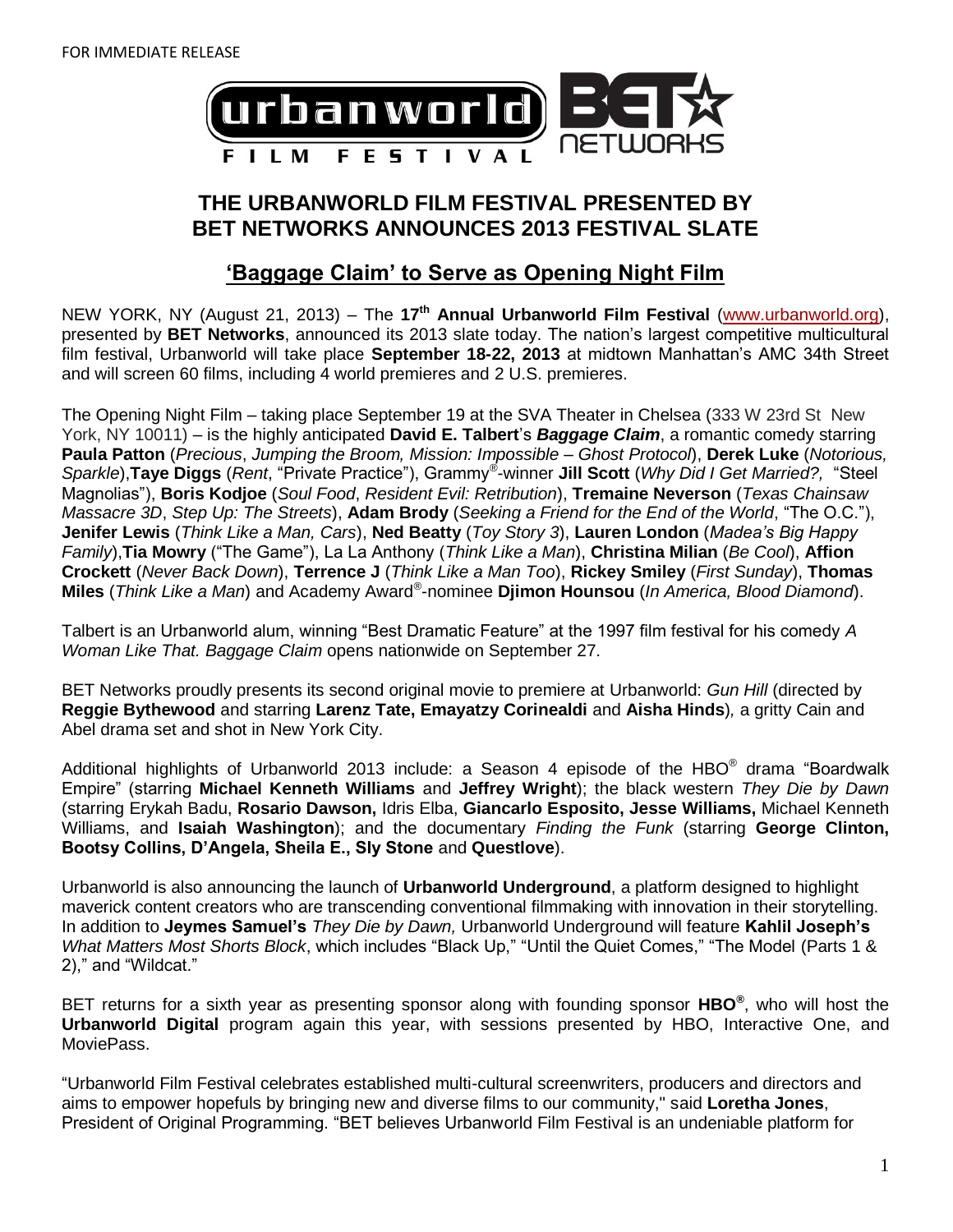emerging filmmakers, and because we pride ourselves on having our finger on the pulse of what's important to our audience, this makes our partnership even more exciting."

"Our 2013 slate indicates what I've known all year: that this is an exciting time for multicultural films," said **Gabrielle Glore**, executive producer and head of programming for Urbanworld. "We are always honored to be able to connect audiences with the artistic excellence of the filmmakers who have participated in Urbanworld for 17 years. And the continued support of our partners BET and HBO make it possible for us to keep shining a light on the diversity of stories that the world needs to see."

# **URBANWORLD 2013 FILM SLATE**

#### **OPENING NIGHT FILM**

*Baggage Claim* – Directed by David E. Talbert

#### **SPOTLIGHTS**

- *Gun Hill –* Directed by Reggie Rock Bythewood (NY Premiere)
- *Boardwalk Empire –* Season 4, Episode 3 Created by Terence Winter
- *Finding the Funk –* Directed by Nelson George

#### **URBANWORLD UNDERGROUND**

- *What Matters Most Shorts Block* Directed by Kahlil Joseph
	- Black Up
	- Until The Quiet Comes
	- The Model part 1
	- The Model part 2
	- Wildcat
- *They Die By Dawn* Directed by Jeymes Samuel (NY Premiere)

## **NARRATIVE FEATURES**

- *An American in Hollywood –* Directed by Sai Varadan (World Premiere)
- *Calloused Hands –* Directed by Jesse Quinones (NY Premiere)
- *Full Circle*  Directed by Solvan Naim
- *Home Again –* Directed by Sudz Sutherland (NY Premiere)
- *Knockaround Kids* Directed by John Oluwole Adekoje (NY Premiere)
- *Sable Fable –* Directed by Stephen Jackson (NY Premiere)
- *The Last Letter –* Directed by Paul D. Hannah (World Premiere)
- *The Volunteer –* Directed by Vicky Wight (NY Premiere)
- The Magic City -– Directed by R. Malcolm Jones (NY Premiere)
- *Things Never Said –* Directed by Charles Murray (NY Premiere)

## **DOCUMENTARY FEATURES**

- *A Lovely Day –* Directed by Kerri Gawryn (NY Premiere)
- *American Beatboxer –* Directed by Manauvaskar Kublall
- *Brothers Hypnotic –* Directed by Reuben Atlas
- *Children of the Wind –* Directed by Daphne Schmon (NY Premiere)
- *In Search of the Black Knight –* Directed by Tamarat Makonnen (NY Premiere)
- *Little Ballers* Directed by Crystal McCrary (NY Premiere)
- *The New Black –* Directed by Yoruba Richen (NY Premiere)
- *The New Public –* Directed by Jyllian Gunther

## **DOCUMENTARY SHORTS**

- "Colored My Mind" Directed by Nia Hill (NY Premiere)
- "NAILgasm: The Nail Art Documentary" Directed by Ayla Montgomery (World Premiere)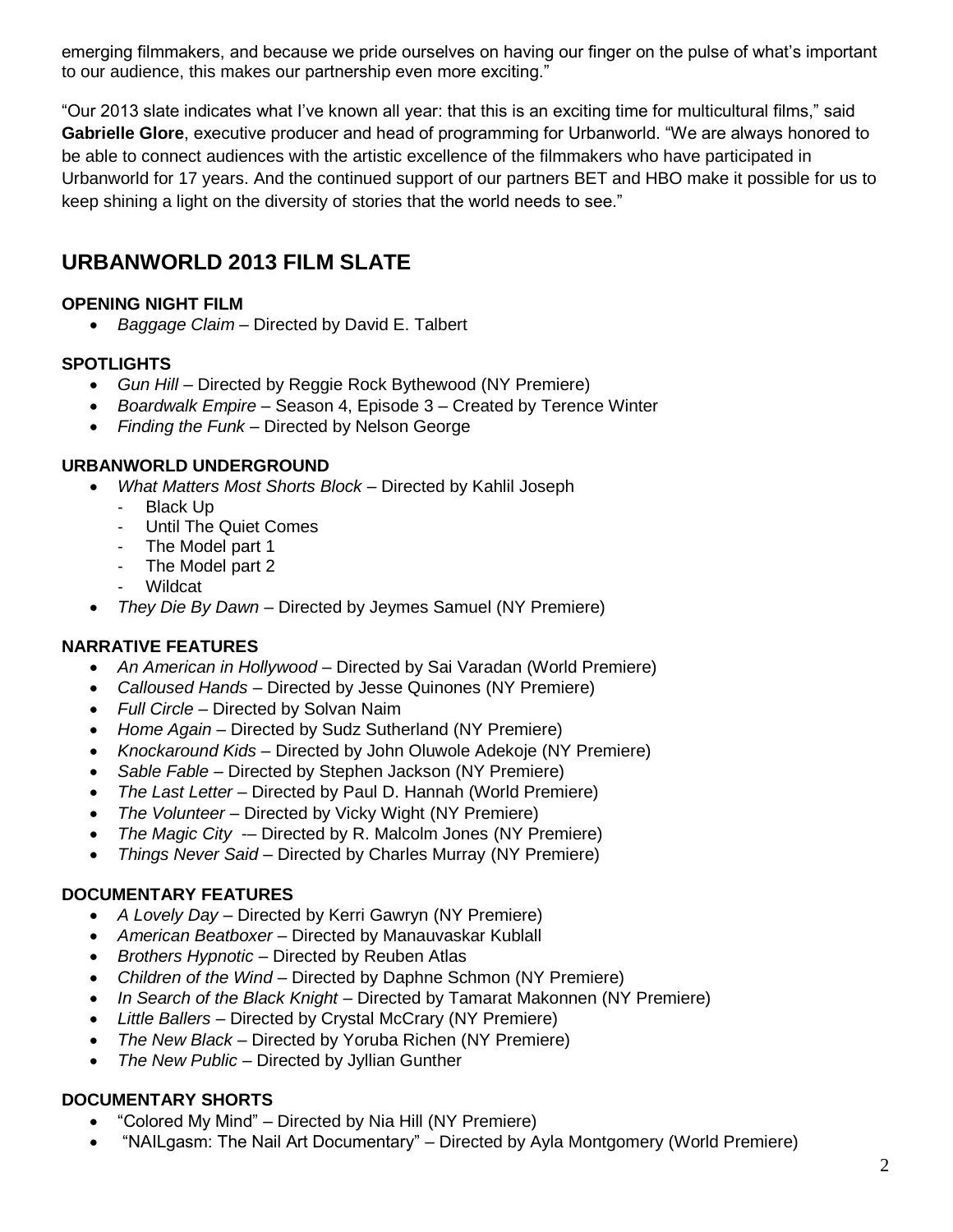#### **NARRATIVE SHORTS**

- "A Different Tree" Directed by Steven Caple Jr. (NY Premiere)
- "Amateur" Directed by Ryan Koo (NY Premiere)
- "Baghdad Messi" Directed by Sahim Omar Kalifa (US Premiere)
- "Boneshaker" Directed by Frances Bodomo
- "Chance Encounter" Directed by Eric Richardson-Hagans (NY Premiere)
- "Crescendo" Directed by Alonso Alvarez
- "El Doctor" Directed by Heather de Michele
- "El Invento" Directed by Giovanni Granada (NY Premiere)
- "Five Years" Directed by Durier Ryan
- "Fly On Out" Directed by Robert Kolodny (World Premiere)
- "Free Lunch" Directed by Ricky Horne (NY Premiere)
- "Journeyman" Directed by Sarah Jenkins
- "Juaritos" Directed by H. F. Crum
- "La Hora Senalada" Directed by Ivan Mazza (NY Premiere)
- "Last Remarks" Directed by Umar Riaz (NY Premiere)
- 'Little Black Boy Wonder" Directed by Mo McCrae (NY Premiere)
- "LU" Directed by Korstiaan Vandiver
- "Nameless" Directed by Jacquin Deleon (NY Premiere)
- "Ojala" Directed by Ryan Velasquez (NY Premiere)
- "Prospect" Directed by Derrick Perry
- "Rosita Lopez for President" Directed by Rachel Goldberg (NY Premiere)
- "Say Yes" Directed by Ava DuVernay (NY Premiere)
- "Sweet Honey Chile'" Directed by Talibah Newman
- "The Bash" Directed by Tyson FitzGerald (NY Premiere)
- "The Grown-Ups" Directed by Kaliya Warren
- "The Painter" Directed by Kevin Cooper (NY Premiere)
- "The Rebel Prince" Directed by Fabian Davis (NY Premiere)
- "Traces of Joy" Directed by Jeff Tran and Louis Yeum (US Premiere)
- "Twenty Bucks" Directed by Jesus Beltran (NY Premiere)

#### **SCREENPLAY FINALISTS**

- BLACK CAKE Written by Pauline Gray
- THE GOOD SOLDIER Written by Tiana Idoni-Matthews
- THE GUNNERY Written by Randy Wilkins
- PASSENGERS Written by Anthony Onah
- YEAR OF OUR LORD Written by Darius Clark Monroe

#### **TELEPLAY FINALISTS**

- DIARY OF A RETAIL GIRL- Written by Racheal Benjamin
- MEL & MISSY- Written by Allison Bonner Shillingford
- MIRACLE JONES Written by Charmain Johnson
- BROS BEFORE HOES- Written by Benjamin Cory Jones
- LIVE BIG Written by Tasimika Paxton

#### **ABOUT URBANWORLD**

The Urbanworld® Film Festival, founded in 1997 by Stacy Spikes, is the largest internationally competitive festival of its kind. The five-day festival includes narrative features, documentaries, and short films, as well as panel discussions, live staged screenplay readings, and the Urbanworld® Digital track focused on digital and social media. Over the last fifteen years, Hollywood studios, indie film distributors, and established and emerging filmmakers have consistently chosen Urbanworld® to premiere box office and award-winning hits. Urbanworld® has also provided a platform for some of today's leading brands seeking to reach key